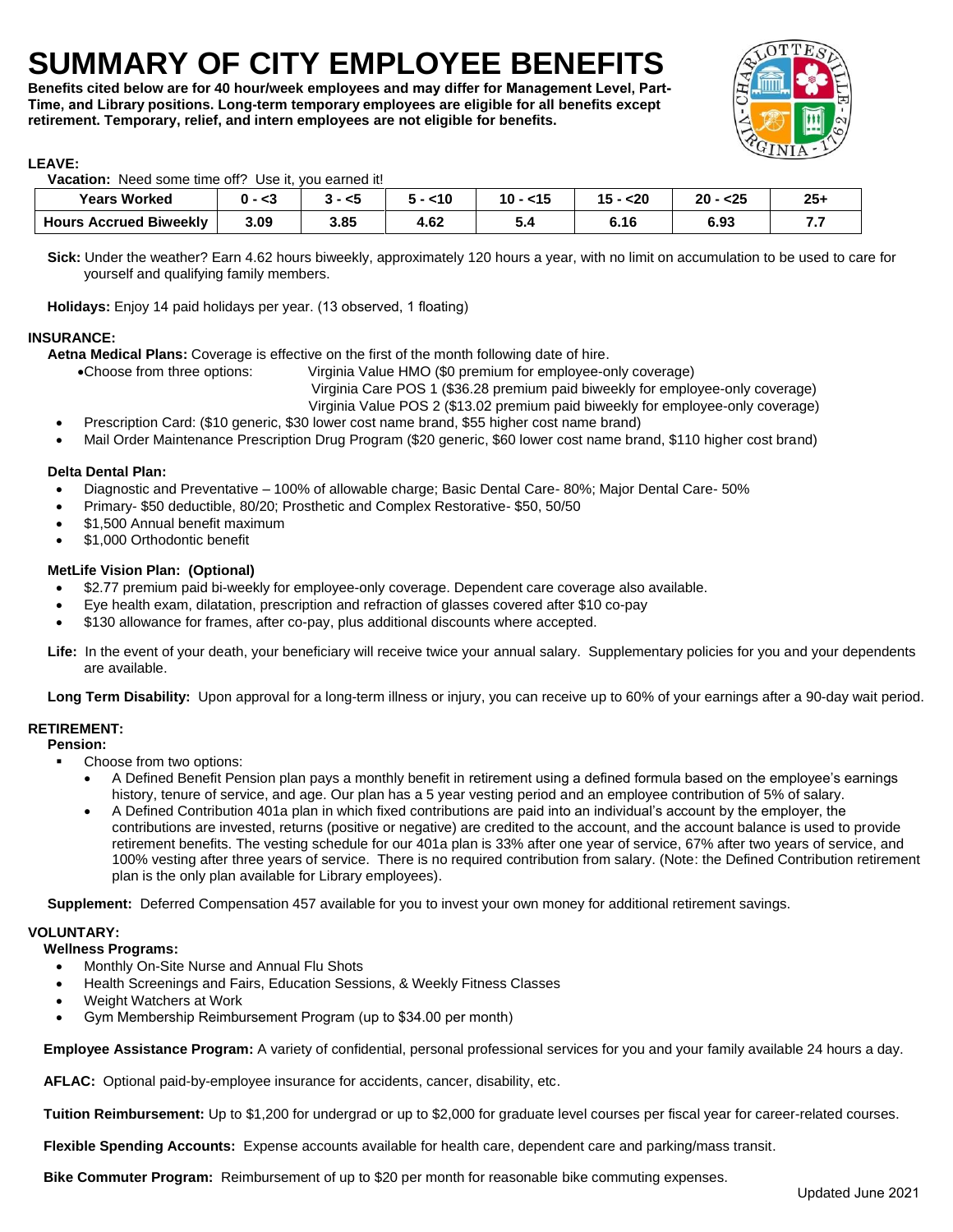## **MEDICAL PLAN INFORMATION**

#### Aetna | +1800-426-4363 | www.aetna.com

City of Charlottesville offers three medical plan options from which to choose. All plans offer comprehensive coverage and preventive care benefits.

### **Preventive Care**

#### Preventive care is covered 100% by your plan. What is considered a preventive care service?

Preventive care are those services that are linked to routine wellness exams. Examples include annual routine physicals, bone-density tests, cholesterol screenings, immunizations, mammograms, Pap smears, pelvic exams, colonoscopies, and other testing based on age and/or sex.

### **Take advantage of your network**

While you have the flexibility to choose any provider you would like, taking advantage of in-network providers will offer the most cost-effective choice of care. The percentage you pay out-of-pocket will be based on a negotiated fee, which is often lower than the actual charges. If you choose a provider who is out-of-network, you may be responsible for the difference between the Usual, Customary, and Reasonable (UCR) charges and what the provider charges. You may also be responsible for submitting claim forms to your carrier.

Search for a Provider

You can search online for doctors, hospitals and other healthcare providers by choosing the "Find a Doctor" option at www.aetna.com. Log in or use the "Guest" option using the "Plan from an employer" option. Or call +1855-339-9404.

## **Aetna Health<sup>SM</sup> Mobile App**

Manage your benefits on the go right from your phone with the Aetna Health mobile app. Download the app today from the App Store or Google Play.

- o View, share or print your digital ID card whenever you need it.
- o View your health plan summary and get information about what's covered.
- o Track spending and progress toward meeting your deductibles for you and your family.
- o View claims details and pay your claims.
- o Search for facilities, procedures and medications.
- o Find in-network providers accepting new patients.
- o Estimate and compare costs for doctors' visits and procedures.
- o Access Teladoc® to talk with a doctor anytime, from anywhere.

**Aetna Choice POS 1 & Aetna Choice POS 2 Plans – These "point of service" plans provide the** option to select a primary care physician and specialist referrals are not required. A POS plan includes a network of doctors, hospitals and other health care providers who agree to provide medical services to plan enrollees at special, negotiated rates. Each health care provider in the network must meet and maintain strict quality requirements. You will still receive coverage when you see health care providers outside of the network coverage area but at a higher cost.

**Aetna Select - HMO –** The Health Maintenance Organization (HMO) plan provides the option to select a primary care physician who will authorize referrals to in-network specialists. In-network providers will charge a flat copay for each of your visits. You will have a lower payroll contribution compared to the POS plans, but will have more restrictions in selecting health care providers. An HMO plan delivers services through a network of doctors, hospitals and other health care providers who agree to provide medical services to plan enrollees at special, negotiated rates. Each network provider must meet and maintain strict quality requirements. For HMO participants, there is no out-of-network coverage (some exceptions for medical emergencies). HMO participants will be enrolled in an HRA (Health Reimbursement Account) provided by the City to help pay the plan deductible.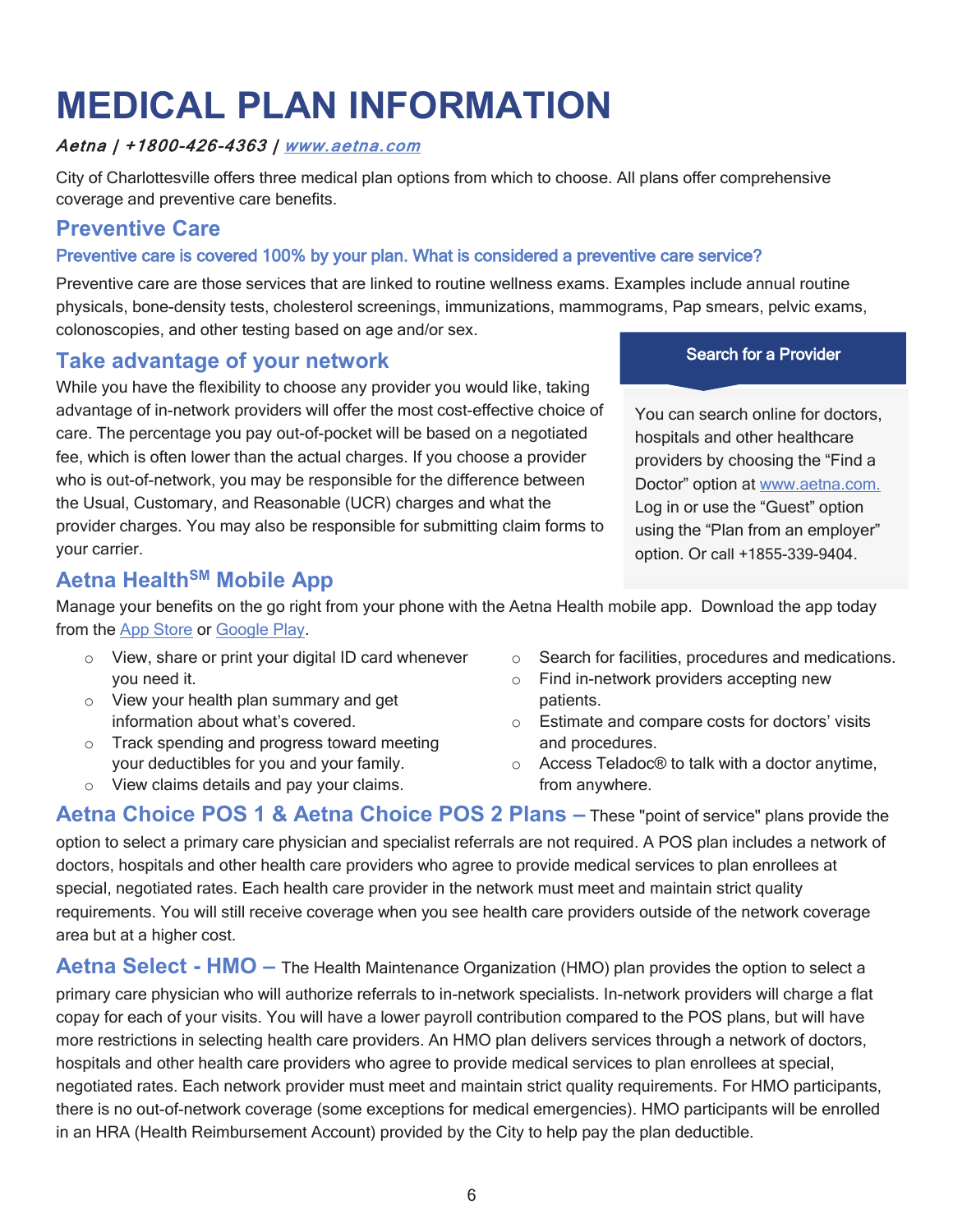## **MEDICAL BENEFITS OVERVIEW**

|                                 | <b>Aetna Choice POS 1</b>            | Aetna Choice POS 2                             | <b>Aetna Select - HMO</b>            |
|---------------------------------|--------------------------------------|------------------------------------------------|--------------------------------------|
| <b>In-Network Overview</b>      |                                      |                                                |                                      |
| Deductible (Plan Year)          | None                                 | \$300 Individual<br>\$600 Family               | \$1,250 Individual<br>\$2,500 Family |
| Embedded*/Non-Embedded**        | N/A                                  | Embedded                                       | Embedded                             |
| <b>Out-of-Pocket Maximum</b>    | \$2,000 Individual<br>\$4,000 Family | \$3,500 Individual<br>\$7,000 Family           | \$4,500 Individual<br>\$9,000 Family |
| <b>Coinsurance</b>              | None                                 | 20%                                            | 30%                                  |
| <b>Preventive Care</b>          | Covered at 100%                      | Covered at 100%                                | Covered at 100%                      |
| <b>PCP/Specialist Copay</b>     | \$20 / \$30 Copay                    | \$25 / \$40 Copay                              | \$30/\$45; after<br>deductible       |
| <b>Teladoc General Medicine</b> | \$20 Copay                           | \$25 Copay                                     | \$47, after deductible               |
| <b>CVS Minute Clinic</b>        | No Charge                            | No Charge                                      | No Charge                            |
| <b>Urgent Care</b>              | \$50 Copay                           | \$50 copay; after<br>\$50 Copay<br>deductible  |                                      |
| <b>Emergency Room Visit</b>     | \$200 Copay                          | \$200 Copay                                    | \$200 copay; after<br>deductible     |
| <b>Hospitalization</b>          | \$400 Copay                          | 20%; after deductible<br>30%; after deductible |                                      |
| <b>Out-of-Network Overview</b>  |                                      |                                                |                                      |
| <b>Deductible</b>               | \$100 Individual<br>\$200 Family     | \$300 Individual<br>\$600 Family               |                                      |
| <b>Out-of-Pocket Maximum</b>    | \$2,000 Individual<br>\$4,000 Family | \$3,500 Individual<br>\$7,000 Family           | <b>Emergency Only</b>                |
| <b>Coinsurance</b>              | 20%                                  | 30%                                            |                                      |

\*Embedded Deductible – In an embedded plan deductible, after each eligible family member meets his or her individual deductible, covered expenses for that family member will be paid based on the coinsurance level specified by the plan.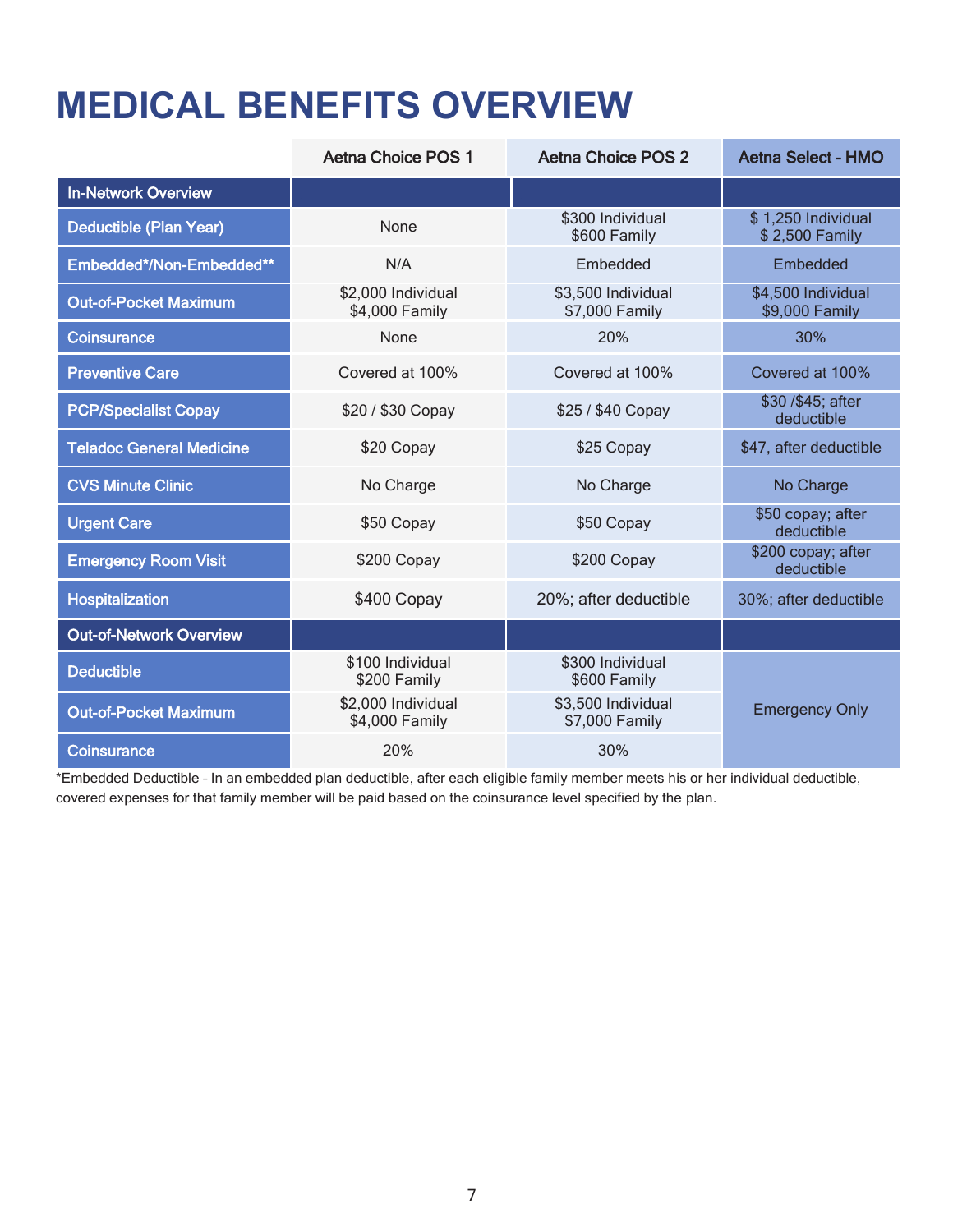## **PHARMACY**

#### Aetna | +1800-426-4363 |

|                                           | <b>Aetna Choice POS 1</b>            |                      | Aetna Choice POS 2                   |                             | <b>Aetna Select - HMO</b>            |                             |
|-------------------------------------------|--------------------------------------|----------------------|--------------------------------------|-----------------------------|--------------------------------------|-----------------------------|
|                                           |                                      |                      |                                      |                             |                                      |                             |
| <b>Rx Deductible</b>                      | No Deductible                        |                      | No Deductible                        |                             | Not subject to deductible            |                             |
| <b>Rx Out-Of-Pocket</b><br><b>Maximum</b> | \$4,350 Individual<br>\$8,700 Family |                      | \$2,850 Individual<br>\$5,700 Family |                             | \$1,850 Individual<br>\$3,700 Family |                             |
|                                           | 30 Day<br>Retail                     | 90 Day<br>Mail Order | 30 Day<br>Retail                     | 90 Day<br><b>Mail Order</b> | 30 Day<br>Retail                     | 90 Day<br><b>Mail Order</b> |
| Generic                                   | \$10                                 | \$20                 | \$10                                 | \$20                        | \$10                                 | \$20                        |
| <b>Preferred Brand</b>                    | \$30                                 | \$60                 | \$30                                 | \$60                        | \$30                                 | \$60                        |
| <b>Non-Preferred</b>                      | \$55                                 | \$110                | \$55                                 | \$110                       | \$55                                 | \$110                       |
| <b>Specialty</b>                          | \$55                                 | N/A                  | \$55                                 | N/A                         | \$55                                 | N/A                         |

### Your Prescription Drug Benefits:

Prescription Drug Benefits are offered through Aetna. Aetna encourages the use of formulary medications. You can access your plan's Rx formulary here: http://www.aetna.com/formulary. Choose your plan name to find covered medicines and alternatives that cost less.

If your medication is not listed, ask your doctor about an equivalent medication that is listed on the formulary.

#### Retail Pharmacy

For medicines like antibiotics that you take short term – you can visit any retail pharmacy – whether you are at home or on the go. For the best price, choose a network pharmacy on Aetna.com.

#### Mail Order Rx

CVS Caremark® Mail Service Pharmacy\* for long-term prescriptions. You can use this service for medicines you need to take for conditions like high blood pressure or diabetes. Your medicines are mailed to you quickly and safely at no extra charge. And you may get up to a 90-day supply.

#### Specialty Pharmacy

Some long-term health conditions, like multiple sclerosis or cancer, require special medicines that may need special storage and handling. This is when you would use a specialty pharmacy to ensure your medicines are packed securely and arrive safely. CVS Specialty provides delivery to your home, doctor's office, a CVS Pharmacy, or any place you choose, at no added cost. Flexible payment options are available and package tracking is provided for prompt delivery. You can easily manage your prescriptions online at www.CVSpecialty.com or by calling 1-800-237- 2767.

### Price Comparison Tools

In your plan materials, you can see what medicines are covered and how much they will cost. You can also visit www.Aetna.com/formulary and choose your plan name to find covered medicines and alternatives that cost less. Don't see it, or need your plan name? Just ask your employer.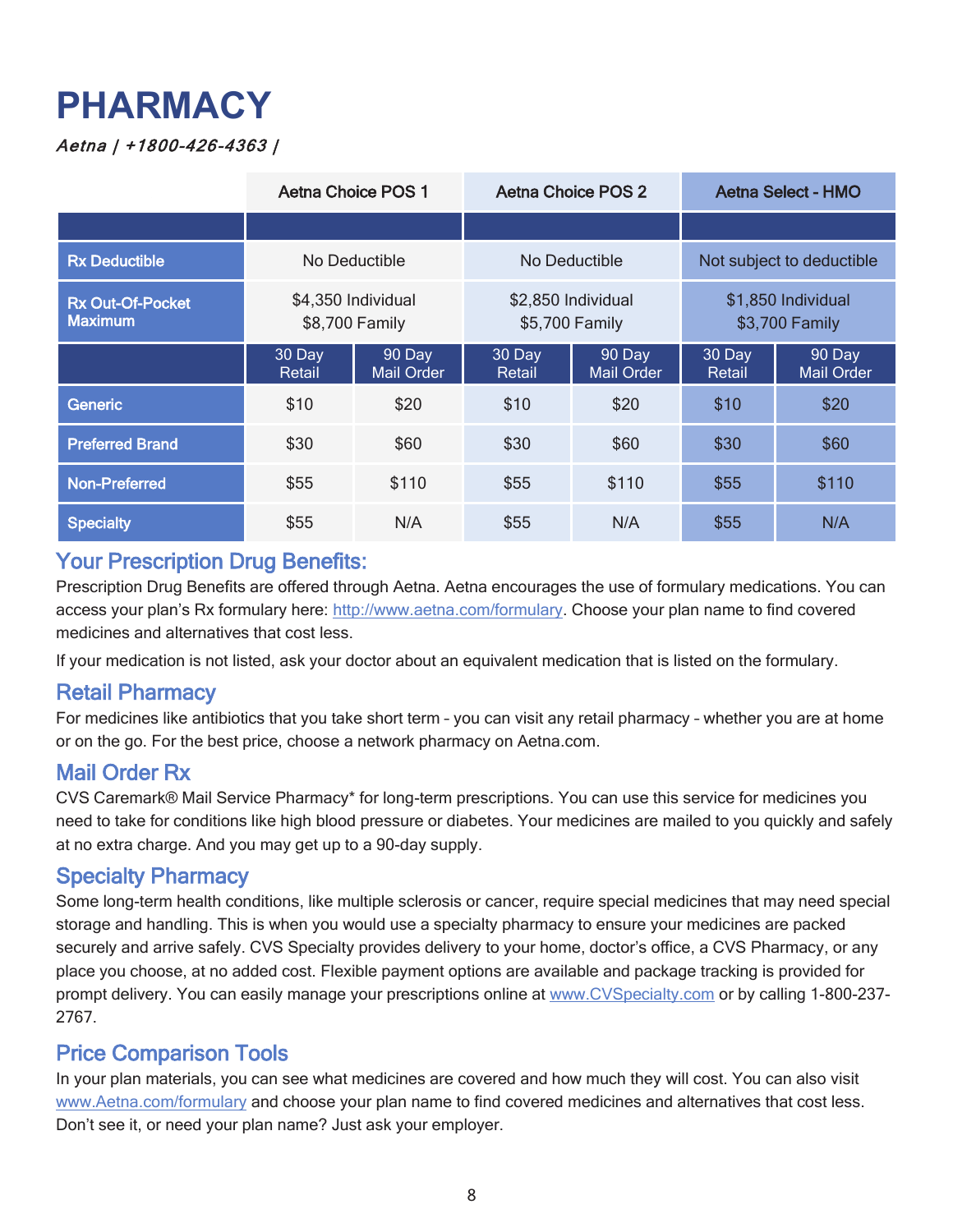## Retail Pharmacy Discount Programs

Did you know Wal-Mart, Target, Kroger, and other pharmacies offer generic medication programs for 30-day and 90– day supplies for less than \$10? Several popular maintenance medications are offered through these generic programs. NOTE: In order to take advantage of these programs, take your prescription to one of the participating pharmacies and present to the pharmacist. You will not need to show your Aetna ID card. It's that easy to start saving money!

## **Medical and Pharmacy Employee Cost**

Your pre-tax payroll deductions are shown below.

|                                                  | <b>Aetna Choice POS 1</b> | <b>Aetna Choice POS 2</b> | <b>Aetna Select - HMO</b> |
|--------------------------------------------------|---------------------------|---------------------------|---------------------------|
| 40 Hour Employee Bi-weekly Medical Employee Cost |                           |                           |                           |
| <b>Employee Only</b>                             | \$36.28                   | \$13.02                   | \$0.00                    |
| <b>Employee + Child</b>                          | \$154.07                  | \$119.02                  | \$40.30                   |
| <b>Employee + Spouse</b>                         | \$237.36                  | \$197.20                  | \$94.94                   |
| <b>Employee + Children</b>                       | \$206.01                  | \$158.79                  | \$53.36                   |
| <b>Employee + Family</b>                         | \$302.15                  | \$254.06                  | \$138.74                  |

|                                                  | <b>Aetna Choice POS 1</b> | Aetna Choice POS 2 | <b>Aetna Select - HMO</b> |
|--------------------------------------------------|---------------------------|--------------------|---------------------------|
| 30 Hour Employee Bi-weekly Medical Employee Cost |                           |                    |                           |
| <b>Employee Only</b>                             | \$103.83                  | \$80.59            | \$20.85                   |
| <b>Employee + Child</b>                          | \$221.64                  | \$186.60           | \$107.87                  |
| <b>Employee + Spouse</b>                         | \$304.93                  | \$264.77           | \$162.51                  |
| <b>Employee + Children</b>                       | \$273.58                  | \$226.34           | \$120.95                  |
| <b>Employee + Family</b>                         | \$369.72                  | \$321.62           | \$206.33                  |

|                                                  | <b>Aetna Choice POS 1</b> | <b>Aetna Choice POS 2</b> | <b>Aetna Select - HMO</b> |
|--------------------------------------------------|---------------------------|---------------------------|---------------------------|
| 20 Hour Employee Bi-weekly Medical Employee Cost |                           |                           |                           |
| <b>Employee Only</b>                             | \$171.42                  | \$148.17                  | \$88.42                   |
| <b>Employee + Child</b>                          | \$289.20                  | \$254.16                  | \$175.45                  |
| <b>Employee + Spouse</b>                         | \$372.51                  | \$332.34                  | \$230.07                  |
| <b>Employee + Children</b>                       | \$341.15                  | \$293.94                  | \$188.49                  |
| <b>Employee + Family</b>                         | \$437.29                  | \$389.22                  | \$273.87                  |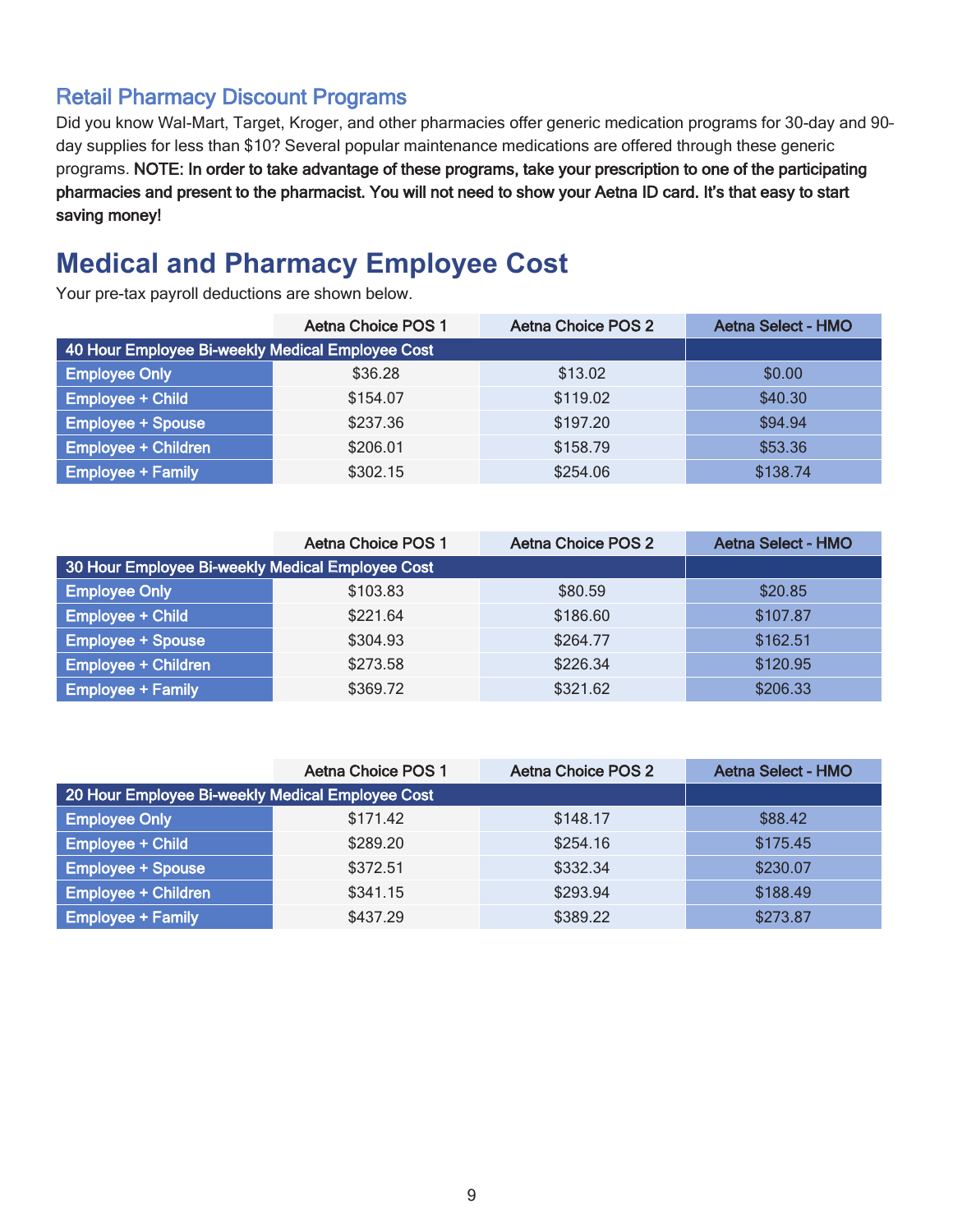## **DENTAL BENEFITS OVERVIEW**

#### Delta Dental | +1800-237-6060 | www.DeltaDentalVA.com

You have the opportunity to enroll in the dental plan from Delta Dental. Refer to plan documents for full details.

|                                             | <b>Employee Costs</b>                 |  |  |
|---------------------------------------------|---------------------------------------|--|--|
| <b>In-Network Overview</b>                  |                                       |  |  |
| Deductible (Calendar Year)                  | \$50 per person; \$100 per family     |  |  |
| <b>Annual Benefit Maximum</b>               | \$1,500                               |  |  |
| <b>Diagnostic &amp; Preventive Services</b> | Covered at 100%                       |  |  |
| <b>Basic Services</b>                       | <b>20%</b>                            |  |  |
| <b>Major Services</b>                       | 50%                                   |  |  |
| Orthodontia<br>Children to Age 19           | 50%                                   |  |  |
| Orthodontia Lifetime Maximum                | \$1,000                               |  |  |
| Out-of-Network Overview*                    |                                       |  |  |
| Reimbursement                               | 100% Preventive/ 80% Basic/ 50% Major |  |  |

\*Out-of-Network providers can balance bill you the difference between what they charge and the carrier's reasonable and customary amount.

#### *About Your Dental Plan*

- o Each year, employees must satisfy a deductible for most services (other than preventive). After the deducible is satisfied, when covered dental charges are incurred, the plan pays a percentage of the customary and reasonable charges, up to the annual benefit maximum.
- $\circ$  Employees are responsible for the coinsurance payment (and any amount over the customary and reasonable charge).
- o Diagnostic services & preventive care do not count towards deductible/deductible waived for preventive care

### **Dental Employee Cost**

Your pre-tax payroll deductions are shown below.

|                                                 | <b>40 - Hour</b> | 30 - 39 Hour | 20 - 29 Hour |
|-------------------------------------------------|------------------|--------------|--------------|
| <b>Employee Bi-weekly Medical Employee Cost</b> |                  |              |              |
| <b>Employee Only</b>                            | \$0.00           | \$3.89       | \$7.79       |
| <b>Employee + Child</b>                         | \$8.42           | \$12.30      | \$16.21      |
| <b>Employee + Children</b>                      | \$10.70          | \$14.61      | \$18.50      |
| <b>Employee + Spouse</b>                        | \$10.70          | \$14.61      | \$18.50      |
| <b>Employee + Family</b>                        | \$21.24          | \$25.12      | \$29.03      |